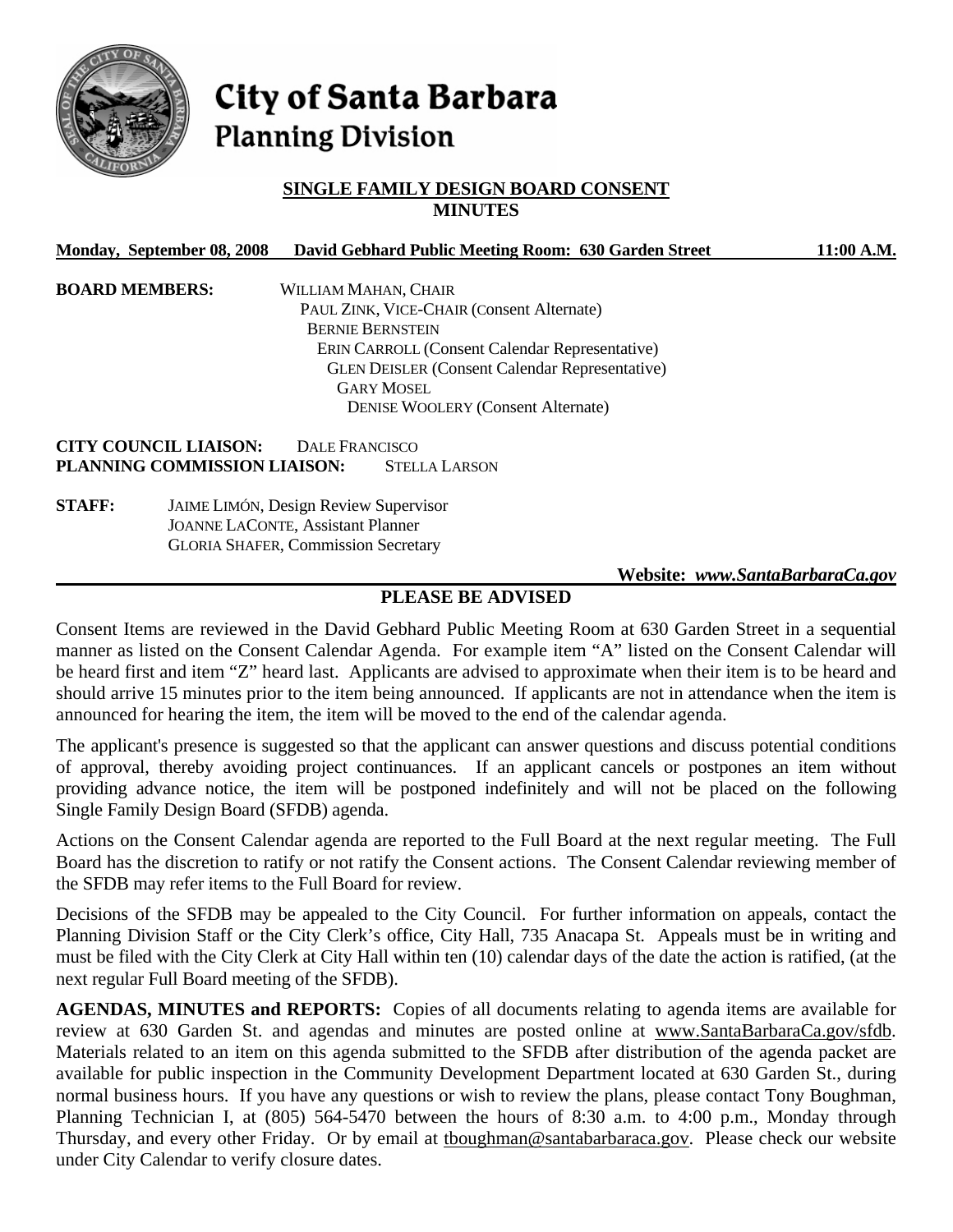**AMERICANS WITH DISABILITIES ACT:** In compliance with the Americans with Disabilities Act, if you need special assistance to gain access to, comment at, or participate in this meeting, please contact the Planning Division at 805-564-5470. If possible, notification at least 48 hours prior to the meeting will enable the City to make reasonable arrangements in most cases.

**POSTING:** On Wednesday, September 03, 2008 at 4:00 p.m., this Agenda was duly posted on the indoor and outdoor bulletin boards at the Community Development Department, 630 Garden Street, and online at www.SantaBarbaraCa.gov/sfdb.

**PUBLIC COMMENT:** Any member of the public may address the Single Family Design Board Consent Representative for up to two minutes on any subject within their jurisdiction that is not scheduled for a public discussion before the Board on that day.

#### **FINAL REVIEW**

## A. 2290 LAS TUNAS RD **A-1 Zone**

| Assessor's Parcel Number:  | 019-072-014     |
|----------------------------|-----------------|
| <b>Application Number:</b> | MST2008-00262   |
| Owner:                     | Donald Oas      |
| Agent:                     | Sophie Calvin   |
| Landscape Architect:       | Paul Wolthausen |

(Proposal for a 134 square foot first-floor addition, a 580 square foot second-story addition, a 704 square foot three-car garage, a 218 square foot deck, and a 348 square foot covered porch, a new pool and spa, 1,550 cubic yards of grading to be balanced on the site, conversion of the existing garage to habitable space, and the demolition of 8 square feet of the garage. Existing development on the site includes a 3,184 square foot single-family residence and attached 693 square foot garage, and a 756 square foot accessory structure. The project is located on a 2 acre lot in the Hillside Design District. The proposed total of 6,043 square feet is 108% of the maximum guideline FAR.)

### **(Final approval of the architecture is requested.)**

Final Approval as submitted of the architecture.

### **NEW ITEM**

### **B. 1000 W MOUNTAIN DR A-1 Zone**

| Assessor's Parcel Number:  | 021-050-063                |
|----------------------------|----------------------------|
| <b>Application Number:</b> | MST2008-00403              |
| Owner:                     | Semler M. Barry            |
| Agent:                     | <b>L&amp;P</b> Consultants |
| Landscape Architect:       | <b>Charles McClure</b>     |
|                            |                            |

(Proposal for a vegetation removal permit. The project includes erosion control and no grading is proposed. The as-built vegetation removal was for a previously approved development envelope on a 38,222 square foot vacant lot located in the Hillside Design District.)

Final Approval as submitted with the finding that the Neighborhood Preservation Ordinance criteria have been met as stated in Subsection 22.69.050 of the City of Santa Barbara Municipal Code.